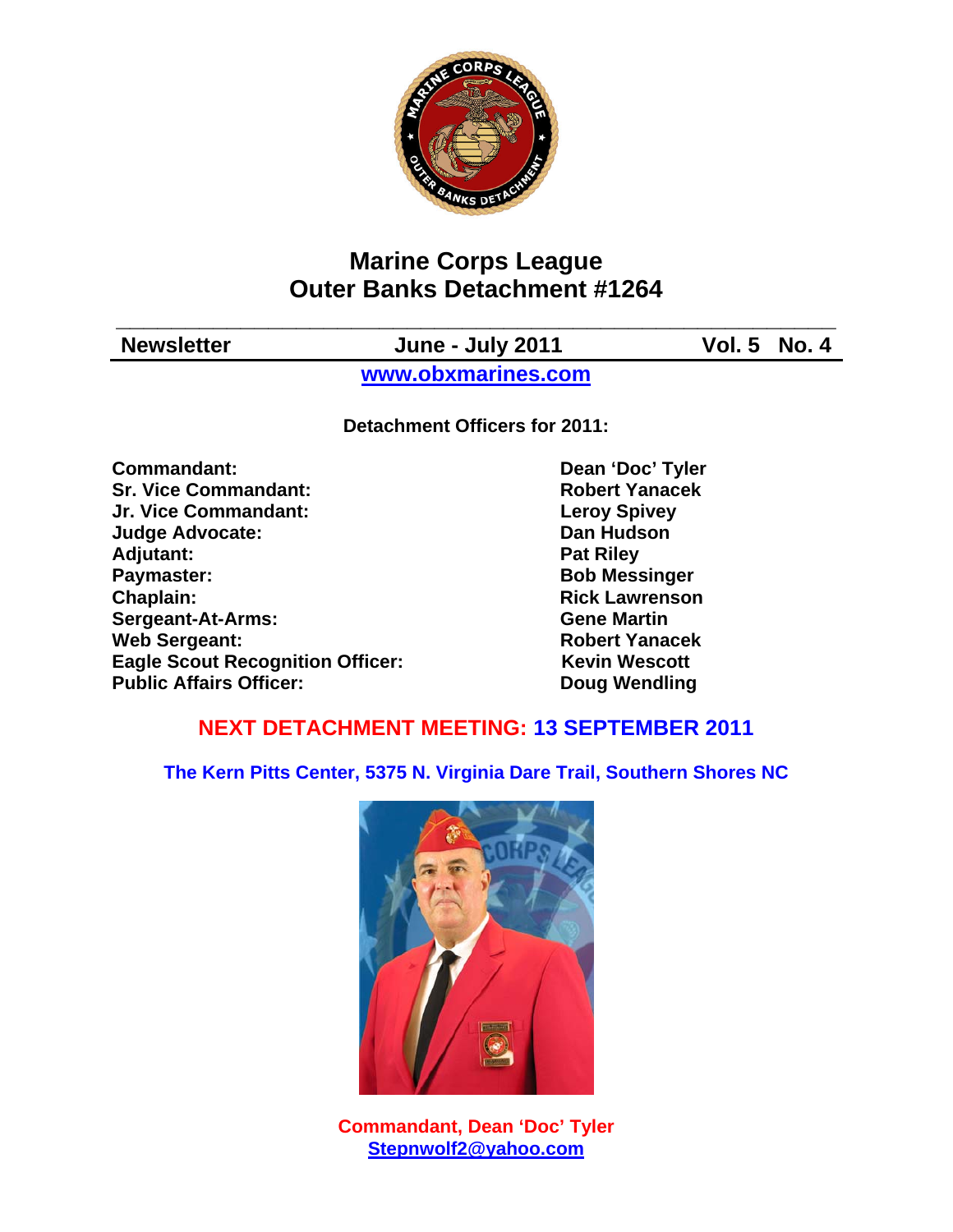### **Current Intel:**

**Check your Detachment Website OFTEN: www.obxmarines.com**

#### **Detachment Donation: \$75**

**Chris Lampman, Onslow County Detachment House fire: Lost everything, including his wife and daughter** 

#### **New Member Dues:**

**Detachment Paymaster, Bob Messinger, proposed increase in New Member dues; from \$30 to \$35. Member vote approved the change. Dues increase effective 1 August 2011. Note: For new applications ONLY… Member renewal rate remains at \$26.** 

#### **Golf Tournament:**

**Marines Helping Marines Charity Golf Tournament 17 September 2011 Sound Golf Links, Albemarle Plantation, Hertford Contact: Commandant Tyler if interested in playing…** 

#### **Detachment Meetings:**

**No meetings scheduled June, July & August! 13 September 2011 – Restart regular monthly meetings.** 

#### **Department of North Carolina:**

**New officers elected for 2011 – 2012** 

| <b>Commandant</b>           | <b>Bruce Rakfeldt</b> |  |
|-----------------------------|-----------------------|--|
| <b>Sr. Vice Commandant</b>  | Hank 'Doc' Kaczmarek  |  |
| <b>Jr. Vice Commandant</b>  | <b>Charles Minton</b> |  |
| <b>Judge Advocate</b>       | <b>Greg Hunt</b>      |  |
| <b>Adjutant [Appointed]</b> | <b>Mary Dixon</b>     |  |

## **Pay your dues [\$26] promptly to continue receiving your Marine Corps League benefits… Unsure if/when your membership dues need to be paid? Contact Bob Messinger, Paymaster at messenger.b@obxmarines.com**

**Oh, and by the way, keep your head low and stay off the ridgelines!** 

**Member Businesses: We would like to place a link for any member business on our web site. Please send info to Robert Yanacek, our web sergeant, at webmaster@obxmarines.com. Support member's business if at all possible…**